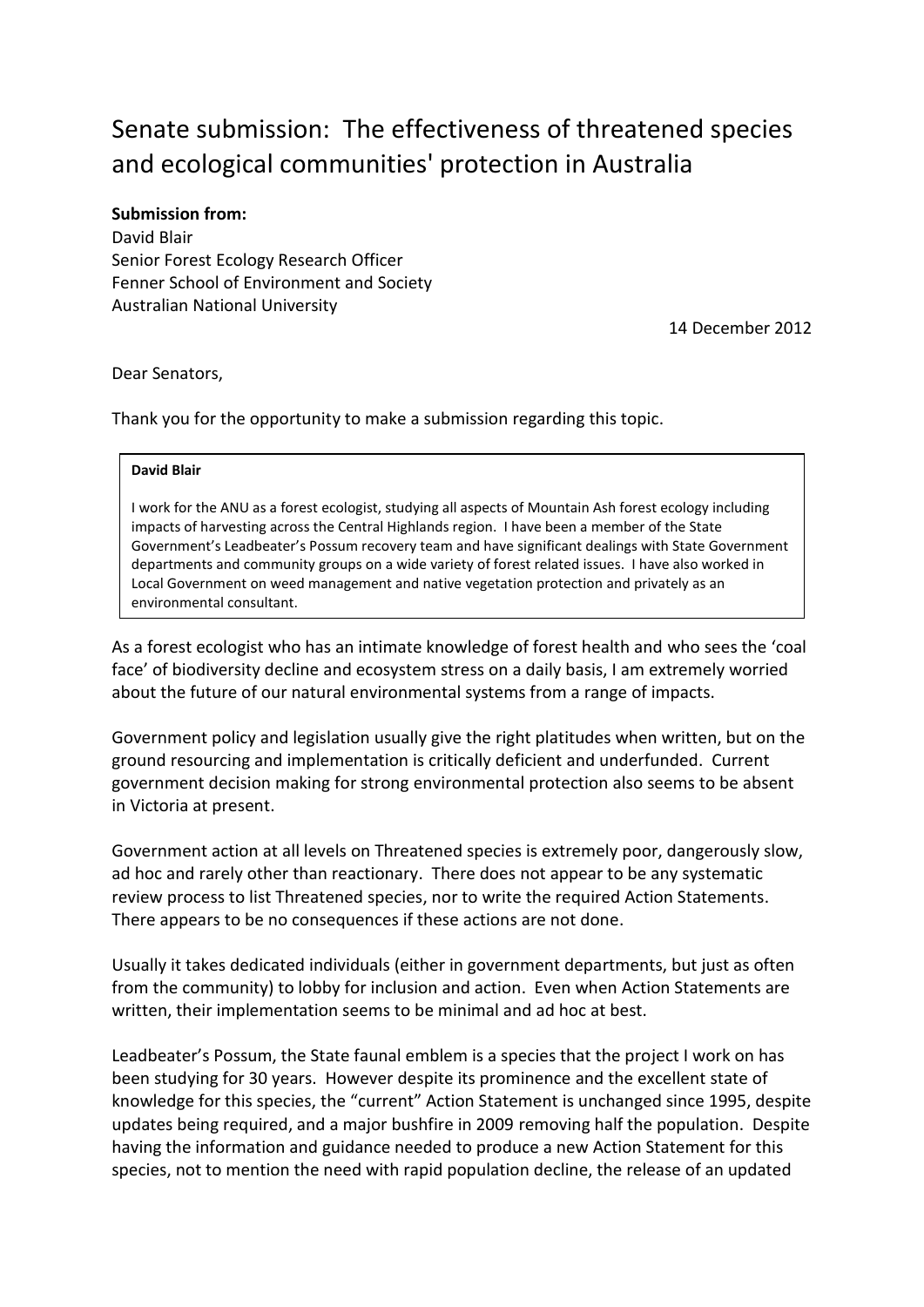Action Statement almost appears to be deliberately impeded. This had significant ramifications in the recent Supreme Court case of MyEnvironment v VicForests over logging of Leadbeater's habitat in Toolangi State Forest (I collected evidence for this case).

Because Action Statements are not written by lawyers, there are often inconsistencies even within the AS, let alone between the AS and other legislation such as the Forest Management Plans. This was a major issue in this court case where the expert scientific evidence and knowledge the AS actions were set up to implement, contradicted those in the FMP (crucial definitional differences or even just vague language of "hollow bearing trees" which determines what is and is not "habitat" for the species). The determination followed what was the commercial imperative, rather than what the select few experts in this field recommended was how the definitions should be interpreted. This incorrect interpretation now affects all future habitat assessment done prior to logging. The basis of the number of trees per hectare before protection is granted, is also significantly out of date, having been set up 20+ years ago when things were not nearly so critical for the protection of the critical resource – hollow bearing trees in this case).

The speed of implantation is painfully slow, and for some species can lead to local extinction, or as we saw in the case of the Christmas Island Pipistrelle, to total extinction due to a lack of emergency response time when situations change dramatically over relatively short periods of time (though long enough time if politicians/decision makers were actively looking or interested).

Management of species needs to be considered from an individual species as well as broader environment context. Some issues affect wide cohorts of species (such as loss of large old trees, invasive species, timber harvesting/clearing, climate change, water entitlements) while some species have very specific threats that need mitigation. Given we have so few species with adequate recovery plans, it makes it difficult to gain a full over view to what practical solutions could be put in place that would assist the greatest number of species.

Having dealt intimately with invasive plant species (weeds) and the State Government revision of the Catchment And Land Protection (Noxious Weed) Act, I am aware of many problems with government departments dealing with environmental issues. The revision took over 5 years, something I felt should have been achievable in 1 or 2. The process was unduly restricted to a very limited number of species. The desire to limit the number of species being nominated was due to the expense of providing a full assessment (the person doing the assessments in DSE told me this was \$10,000 per species) rather than there only being limited need for additional species. The expense per species I find extraordinary given the expertise for weed knowledge in certain individuals in both state and local government and non-government circles (including weed control contractors) is excellent, but the wider community knowledge and that of local government officers seemed to be almost completely ignored. It was simply a matter of pulling that info together. There was also a strong reluctance to have the CaLP Act used to assist Local government and community groups (who do the bulk of weed control in bushland areas on public land), rather it was very deliberately set up to assist State Government programs which focus on detection and eradication of far less common weed species.